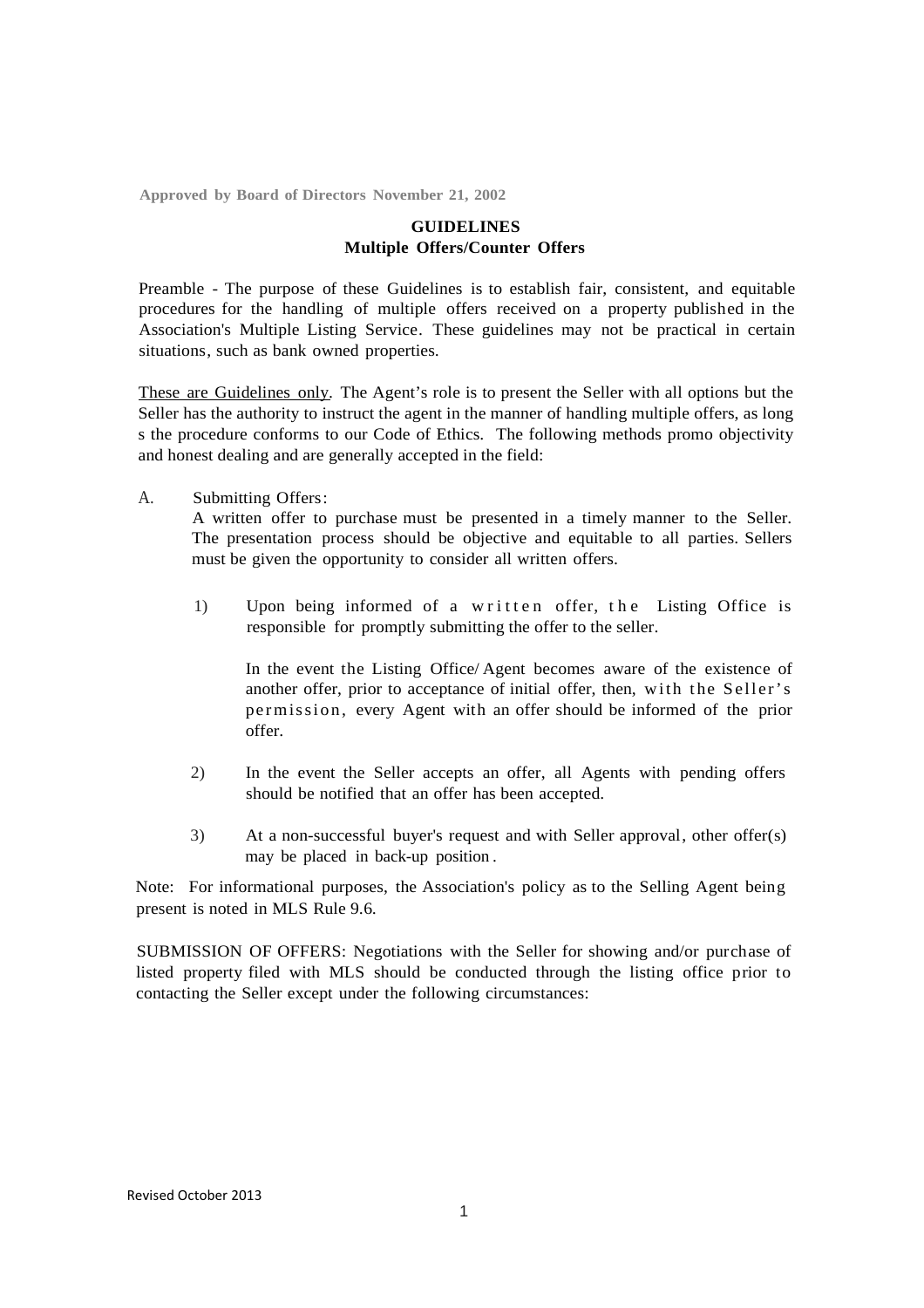(1) The Listing Agent or person in charge gives the selling agent specific authority to negotiate directly, or (2) after reasonable effort, (not less than 24 hours), the selling agent cannot contact the Listing Agent.

- (a) Representative of  $S$  e l l i n g Agent has the right to be present when offer is presented to the principal by listing Agent or person in charge, unless Seller has informed listing Agent, in writing, to the contrary. (MLS Rule 9.6)
- (b) The Listing Agent should submit to the seller all offers until closing unless expressly instructed by the Seller not to present additional offers. (MLS Rule 9.5). Once an offer has been presented, the Seller may direct the Listing Agent not to present additional offers until the negotiations are completed. It is advisable to obtain all such agreements in writing. The Listing Agent should be aware that if the pending offer is from the Listing Company, this may be considered a dual agency situation and Seller should be notified.

# **COUNTER OFFERS**

While the presentation of Offers are totally under the Sellers control, the following methods of multiple offer presentation have proven to be successful and are suggested:

- 1. If none of the offers are accepted by the Seller, and the Seller wishes to counter, the Seller may:
	- a) Counter one, some or all offers. (Counters need not be the same.)
- 2. It is suggested that the CAR form be used which states: "Buyer is aware that Seller has made a Counter Offer to more than one prospective purchaser. This Counter Offer is not valid until executed by Buyer within the time limit set forth above, and thereafter, acknowledged and approved by the Seller in writing."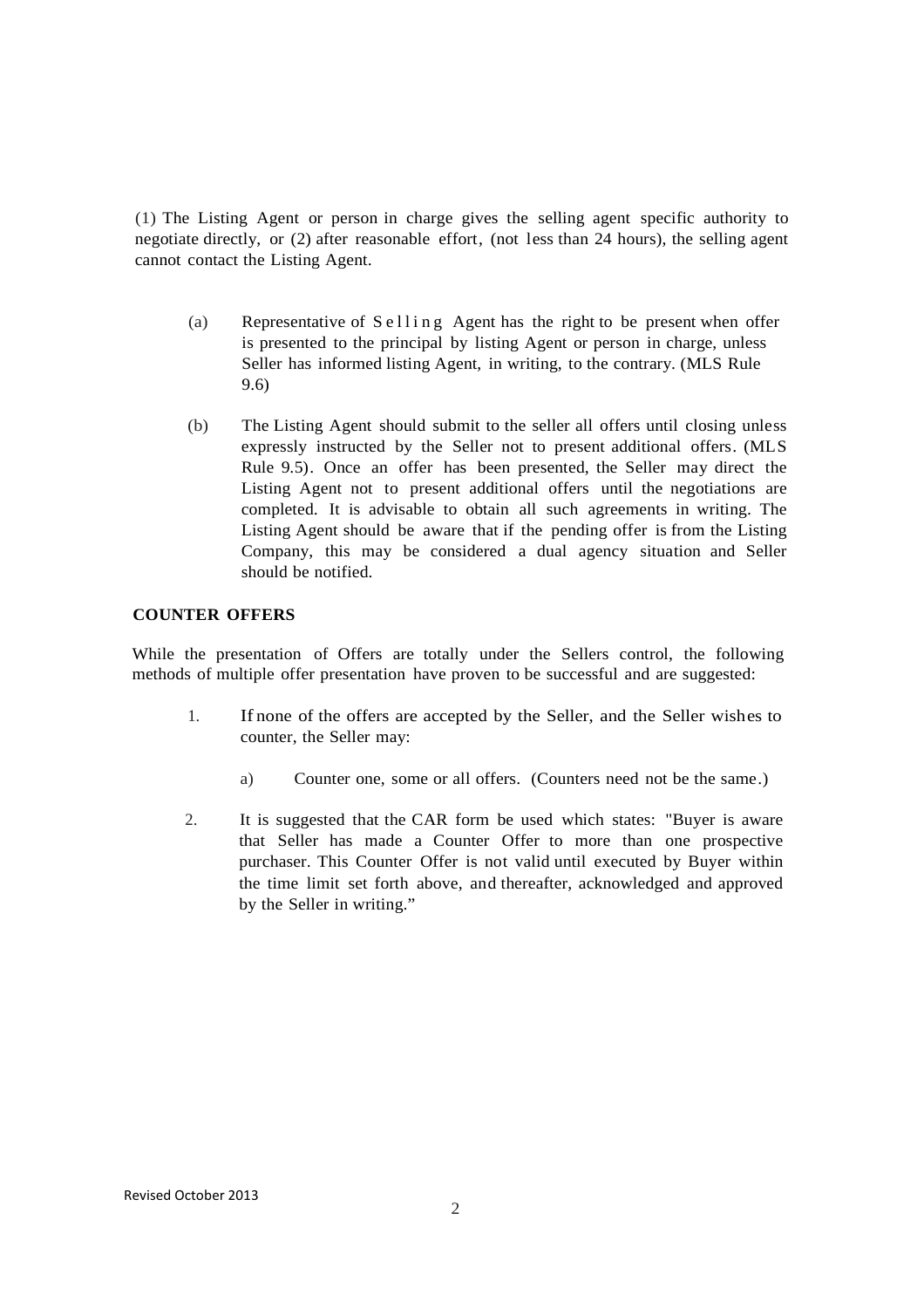3. In the event the Seller accepts an offer, the other Agents should be notified that an offer has been accepted .

It should be noted that the Seller has the right to establish a time for expiration of Counter Offers. Further, the Seller may choose, the most desirable counter offer returned to the Seller.

# **MEMBERS ARE REMINDED OF THE FOLLOWING ARTICLES OF THE CODE OF ETHICS AND STANDARDS OF PRACTICE**

## **Article 1**

When representing a buyer, seller, landlord, tenant, or other client as an agent, REAL TORS® pledge themselves to protect and promote the interests of their client. This obligation to the client is primary, but it does not relieve REALTORS® of their obligation to treat all parties honestly. When serving a buyer, seller, landlord, tenant or other party in a non-agency capacity, REALTORS® remain obligated to treat all parties honestly. *(Amended 1/01)*

#### • **Standard of Practice 1-6**

REALTORS® shall submit offers and counter-offers objectively and as quickly as possible. *(Adopted 1/93, Amended 1/95)*

#### • **Standard of Practice 1-**<sup>7</sup>

When acting as listing brokers, REALTORS<sup>®</sup> shall continue to submit to the seller/landlord all offers and counter-offers until closing or execution of a lease unless the seller/landlord has waived this obligation in writing. REALTORS® shall not be obligated to continue to market the property after an offer has been accepted by the seller/landlord. REALTORS® shall recommend that sellers/landlord obtain the advice of legal counsel prior to acceptance of a subsequent offer except where the acceptance is contingent on the termination of the pre-existing purchase contract or lease. *(Amended 1/93)*

#### **Article 3**

REALTORS® shall cooperate with other brokers except when cooperation is not in the client's best interest. The obligation to cooperate does not include the obligation to share commissions, fees, or to otherwise compensate another broker. *(Amended 195)* 

#### • **Standard of Practice 3-1**

REALTORS®, acting as exclusive agents or brokers of sellers/landlords, establish the terms and conditions of offers to cooperate. Unless expressly indicated in offers to cooperate, cooperating brokers may not assume that the offer of cooperation includes an offer of compensation. Terms of compensation, if any, shall be ascertained by cooperating brokers before beginning efforts to accept the offer of cooperation. *(Amended 1/99)*